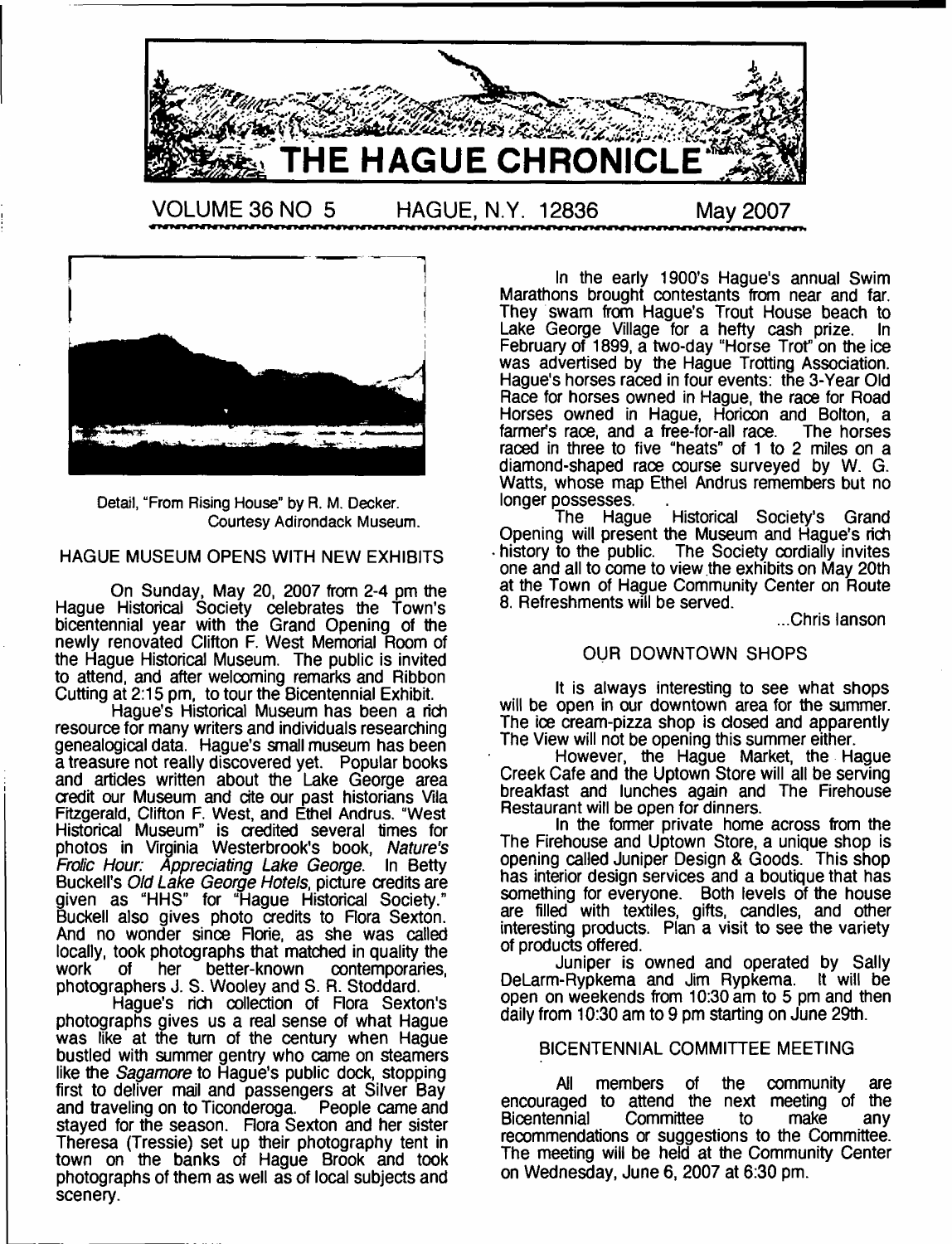$-2-$ 

April's Senior Meeting proved to be a most enjoyable afternoon. Our guest speaker, Craig Lonergan, presented his slide program titled, THE GOOD OLD DAYS IN GRAPHITE, which consisted of many stories taken from history books written on the subject of Graphite<br>by his ancestors. These tales were very These tales were very informative about the days of the mining era, many quite humorous and some even relating to descendants of families still living in the area. All who attended were glad they came.

May's monthly Club meeting will be on Tuesday, May 22nd, at 1:30 pm. with guest speaker being Julie Coons, Representative of the Glens Falls National Guard, who is coming to pick up our "Care Packages" for the Warren County Troops in Iraq. She will explain in detail more about this Care Program and tell some of the stories that the soldiers have shared with their families at home. Anyone wishing to donate an item/s to the cause please bring to Community Center before the 22nd. All will be included in our boxes. Suggested items: Beef unscented toiletry products, stationery materials, boot socks, gum, nuts, hard candies, etc.  $\ldots$  mp

# 55-ALIVE AARP DRIVER COURSE

The Hague Senior Citizens' Club will be holding this driver safety course for seniors (55 yrs +) on Monday, June 25th at the Hague Community Center from 9 am to 4 pm. Instructor will be Charlie Antonetti. Fee for course is \$10.00 per person and checks should be made out to AARP. By completing this course, one is entitled to a 10% discount on their auto insurance for three years, plus would receive a decrease in points on license, if any.

Registration is limited, so please call to enroll - Madeline Pelkey - 543-6130.

# CHORALES TO GIVE CONCERTS

The Champlain Valley Chorale of Ticonderoga and the Pleasant Valley Chorale of Elizabethtown announce joint Spring Concert presentations, featuring the Faure Requiem, to be given at Saint Mary's Church in Ticonderoga on Friday, May 18, 7:30 pm., and at the Elizabethtown-Lewis School in Elizabethtown on Sunday, May 20,3:00 pm. The public is invited to attend these admission-free concerts.

On Saturday, May 26, for the fifth year in a row, the Hague Senior Citizens' Club will sponsor Hague's Memorial Day Parade and Celebration. Rain or shine in this bicentennial year, the all-day celebration events are sure to provide a day to remember. The Senior Citizens Committee, under the leadership of President Madeline Pelkey, invites you to come and join the fun.

The Parade Committee truly appreciates donations that have been given but they have received less than in the past, so if anyone still wishes to contribute, checks can be made payable to: The Hague Senior Citizens Club - Parade Account, and mailed to Hague Community Center, PO Box 509, Hague, NY 12836.

The celebration begins at 10 am at the Robert Henry Memorial Park, a.k.a. Hague Town Fun for the kids includes face painting, cotton candy, the dunking booth, games, and of course, the playground.

Display tables offer a variety of gift items such as flowering plants, Hague Bicentennial souvenir mugs, T-shirts and sweatshirts. Sure to be a hit is the Senior Citizens' white elephant table with bargains galore and the last hot copies of *What's Cooking in Hague*, *Recipes and Reminiscences*  the little red book that reveals more hot stuff about Hague than hot recipes.

Nancy Scarzello, Nature News writer for *The Hague Chronicle,* will be there to sign copies of her new book filled with nature articles from past issues. The Hague Historical Society will have available its new fund-raising notecards featuring an R. M. Decker print.

A live concert by the Cambridge Band begins at 12:30 pm at the beach parking lot. Music by WOKO will be on tap all day with radio personality Steve Pelkey. This year's special new attraction is Linda Benway's Ready-to-Go Doggie Show with guest speaker Dan Rossignal, featuring "The Dog Whisper" at 10:30 am, Dog Contests at 11 a.m. and at noon, the N.Y.State Police K-9 Unit.

Promptly at 2 pm the parade starts followed at 3:30 pm by the Memorial Dedication. Hague clergymen, Father Steven Moore and Rev. Rusty Bissell along with John McDonald, Superintendent of Ticonderoga Schools, Hague Town Supervisor Dan Belden, Brigadier General James O'Toole, U.S. Army, retired, Frank Koenig, American Legion, and Ray Mury, President of HVFD will all participate in the program. Ticonderoga student Shane Graser will read an historic selection from the diary of James Balcom titled, "Memorial Day 1890."

...mp/ci^s

|                                                        | THE HAGUE CHRONICLE is mailed out by volunteers on the Thursday after the third                |
|--------------------------------------------------------|------------------------------------------------------------------------------------------------|
|                                                        | Tuesday of each month. The news deadline is six days earlier. Please send news or questions to |
| kHagueChronicle@nycap.rr.com> or to the address below. |                                                                                                |
|                                                        | The Hague Chronicle is supported by its readers and you may send your yearly tax               |
| deductible contribution to:                            | THE HAGUE CHRONICLE                                                                            |
|                                                        | <b>PO Box 748</b>                                                                              |
|                                                        | Hague, New York 12836-0748                                                                     |
| Editor: Dorothy Henry                                  | Publisher: Judith Stock (518-543-6517)                                                         |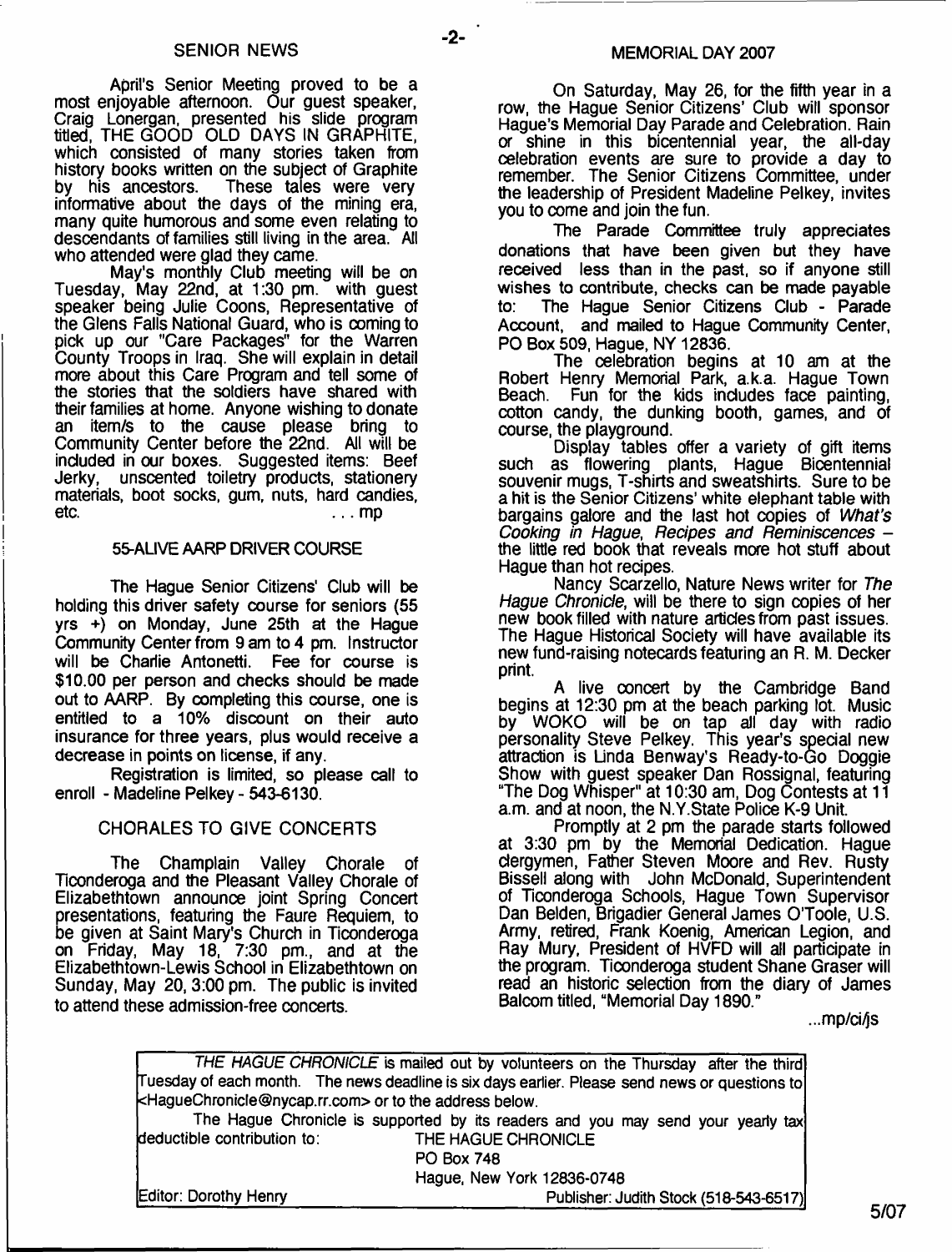The Northern Lake George Rotary Club is holding an Italian Night on Tuesday, June 12, 2007 at 6 pm. The fine food and wine evening will be held in Gullen Lounge in the Inn at Silver Bay YMCA of the Adirondacks.

The cost for this delightful evening is \$28 per person and will help support the work of the Rotary<br>Club. For tickets or further information call John For tickets or further information call John Barber at 543-6870 or Stan Burdick at 585-7015.

# REUNION COMMITTEE ACTIVE

The Hague Central School Reunion Committee met last week and sent out 400 registration forms for the August 16 -18, 2007 reunion being held in conjunction with the Hague Bicentennial. More forms are sent out as new names are submitted to the committee. The forms are due back in by June 4th so that final planning can take place.

The exhibits and displays for Reunion Headquarters still need to be planned as well as the program for the Reunion luncheon so additional ideas and helpers for the planning are needed.

Committee

also formed the Hague Central Alumni Association for all students, staff and friends of the former Hague<br>Central School. The Central School. association will act as an umbrella for the planning of events now and in future years.



Kathy Santaniello and Linda Case will act as

Co-Presidents, Bob Chamberlain was elected Vice-President and Judy Stock and Jim Bolton will serve as Secretary and Treasurer respectively. By creating an alumni association the friends of Haque Central School, whether student, teachers, staff member or interested citizen, can help keep alive the memory of Hague Central School.

For more information on the reunion or the<br>association, contact Judy Stock at alumni association, contact Judv [<haguejudy@nycap.rr.com>](mailto:haguejudy@nycap.rr.com).

#### ARTS FAIR VENDORS

Vendors are being sought for the 35th Annual Hague Arts Fair sponsored by the Chamber of Commerce. Both inside and outside spaces are available and the registration deadline is June 15. Contact Karen Laundree at 543-8841.

# AREA EVENTS

Crown Point will hold its 139th Memorial Day Parade on Monday, May 28, at 2 pm.

This year marks the 250th anniversary of the French and Indian War. Fort Ticonderoga, which played a pivotal role in that historical era, has many events planned. To see a full schedule of the programs visit [<www.fort-ticonderoga.org>](http://www.fort-ticonderoga.org).

# ROTARY ITALIAN NIGHT **INAUGURAL TRIATHLON IN JUNE**

On June 30, 2007 as many as 350 athletes may be in Hague to participate in the first North Country Triathlon. It will be an Olympic distance triathlon, containing a 1.5-kilometer swim, 40-kilometer bike ride, and a 10-kilometer run (relays will be offered). The race will begin at 7:30 am at the Hague Town Beach.



Race coordinator Randy Engler is working closely with the Town of Hague and the Hague Chamber of Commerce to create an event that is not only fun and safe, but one that<br>is sensitive to the sensitive environmental concerns of the region. "I am very fortunate to have had the opportunity to spend my summers on Lake George and it is my goal to

promote events that are both environmentally and socially responsible," said Randy Engler.

A portion of proceeds will benefit The Hope Lodge located in Burlington, VT. The Hope Lodge is part of the American Cancer Society© and will provide cancer patients a free, comfortable *home-away-fromhome* lodging experience for themselves and their loved ones while receiving treatment at Burlington's cancer center.

For race registration, volunteer opportunities, and other information visit [<www.northcountrytri.com](http://www.northcountrytri.com)>.

# REPORT ON THE HVFD

The first quarter of 2007 saw minimal activity for the Hague Volunteer Fire Department and Ambulance Squad. We have our citizens to thank for keeping things safe at home. We have, however, been busy with regular Friday night training drills, as well as several maintenance projects at the Fire **House** 

We continue to put out the word to welcome new members into the department. We are looking for EMTs, Firemen and support members.

A CPR course will be offered beginning at 9 am June 2 at the Fire House. It is open to the public, and you can get information from any fireman after the fabulous Memorial Day parade.

For safety's sake, please remember that there<br>i on outside burning. is a ban on outside burning.

#### ANTIQUE CAR SHOW

On Friday, August 17, 2007, an antique car show will be held in Hague as part of the Bicentennial Celebration Weekend.

Area residents who own antique autos may participate in this show by displaying their cars in reserved parking spots in downtown Hague from 11 am to 3 pm.

To register and reserve a display spot for your vehicle, please contact Rolly Allen at 518-543-8822 or email <[rjaadr@capital.net](mailto:rjaadr@capital.net)>.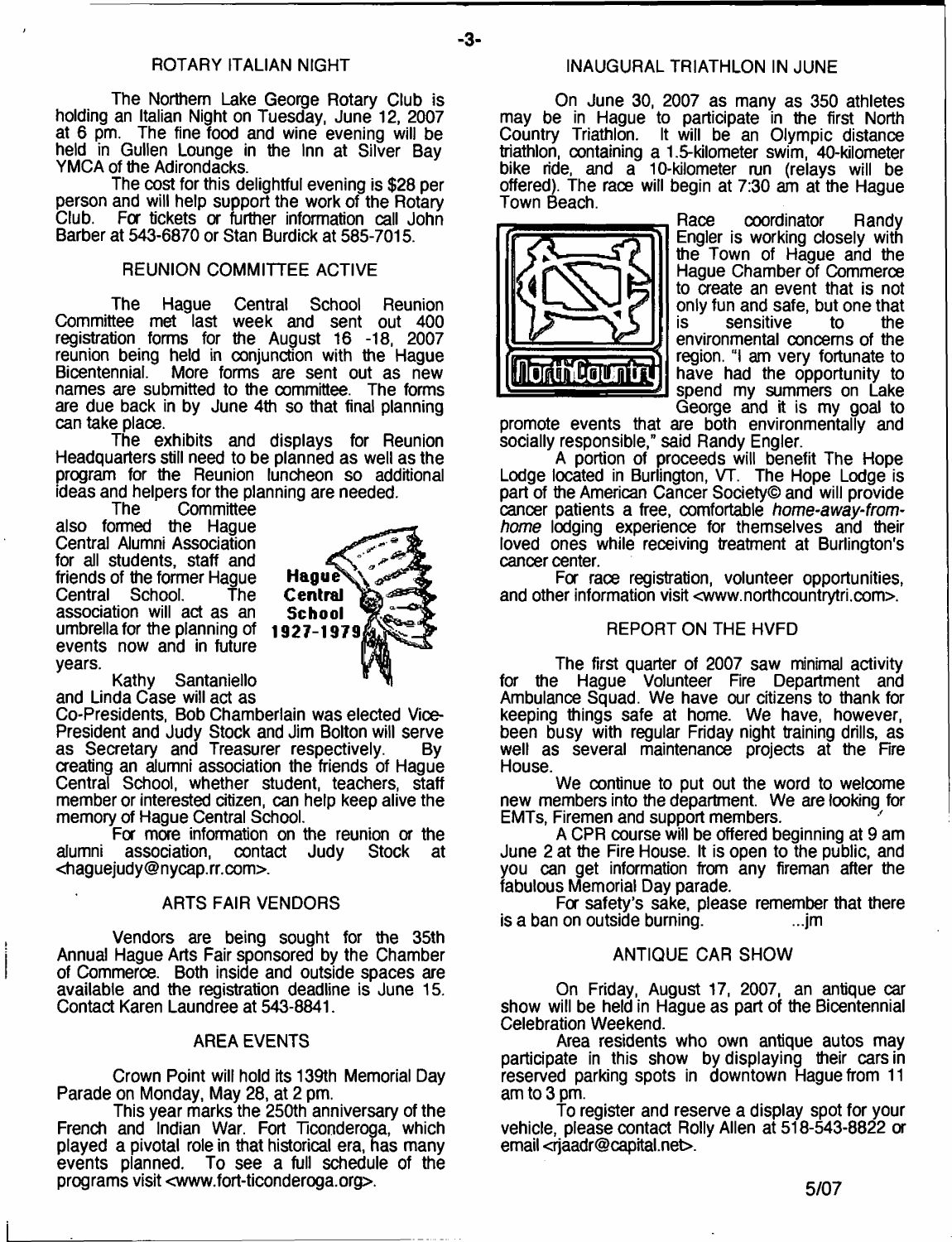Chairman Robert Goetsch, Lindsay Mydlarz, George lanson, Bill Pittman, Glenn McKee and Martin Fitzgerald, II. Donna Charboneau was absent.

# MARSCHNER (43.17-1-6) 29 Springdale Manor Dr. **(TR-1)**

Many letters of support were received and the Board approved the application to add a second story to the house.

# GLADING (12.18-1-51 9606 Lakeshore Drive (TR-1)

The application was placed on the agenda for the next meeting and a site visit was scheduled.

# PLANNING BOARD - 5/3/07

Chairman Dave Swanson, E. J. Siwek, Roily Allen, Pam Peterson, Peter Foster, Tim Costello and John Brown were all present. Town Attorney Dominick Viscardi was also in attendance.

# GLADING (12.18-1-5) 9606 Lakeshore Drive (TR-1)

The applicant has requested a variance for more than 25% increase of square footage to a legal preexisting non-conforming house which sits about 45.5 ft from the Lake. The owner would like to enlarge the second story of the house by 600 sq. ft. The footprint of the structure would not increase. Pam Peterson suggested that because of the ledge rock and dose proximity to the Lake that a storm water plan be developed. The Planning Board voted to recommend approval to the Zoning Board, 7-0.

# VAN VOORHIS (42.12-1-25) 8956 Lakeshore Drive **(TR-1)**

The Site Plan was previously approved and Contractor George Farinick submitted new drawings of the proposed project. Modifications indude the removal of the original structure and replacement with a new building which will maintain a 50 foot setback from the brook, as conditions of approval demands. Several large trees were removed during excavation which was necessary, according to Mr. Farinick, for safety reasons.

# MARCHETTI (93.8-1-10) 5 Bass Bay Rd. (TR-1R)

The applicant is requesting an  $10'$  x  $10'$  addition to an existing bedroom which would be 69 ft. from the Lake. A site visit will be held.

In other business, at the request of the Planning Board, Attorney Viscardi presented a proposal for changes in section 160-62 of Artide XI of the Zoning Code concerning Nonconforming Uses and Structures. Robert Goetsch and George lanson from the Zoning Board of Appeals were also in attendance for the discussion. The Board voted, 7-0, to recommend the change to the Town Board.

A public hearing will have to be held. This reporter hopes that the Town Board requests a thorough examination of the proposal induding why it is needed and what it does, induding many examples, before any public hearing is held. For a public hearing to be effective, the public needs to be able to understand what all the ramifications of the proposal are.

The Planning Board also heard a report from Coundlman Gladu on the work of a committee looking into cell phone coverage. Since a local ordinance is needed before a tower can be erected, samples of ordinances on telecommunication towers from other towns had<br>been provided to the Board. They asked been provided to the Board. Attorney Viscardi to review the documents for use by Hague.

# TOWN BOARD MEETING - 5/8/07

Supervisor Dan Belden and Board members Art Steitz, Dick Gladu, Edna Frasier and Tom LaPointe were all present along with Town Attorney Dominick Viscardi.

Under Public Comments, Rudy Meola reminded the Board that Section 103 of the general municipal law under contracts states that all purchases more than \$10,000 shall be awarded to the lowest responsible bid of those who provided sealed bids. regulations were not followed for the proposals for work on the foyer flooring at the Community Center and characterized the process a "travesty". Board members generally agreed that they had made a mistake in the process. Councilman Gladu then made a motion to resubmit a statement of requirements and go through the correct process. The other Board members felt that since the materials have already been purchased by the Town the proposal would only be for labor which would be<br>under \$10,000. Attorney Viscardi suggested Attorney Viscardi suggested they go through the process since "you won't know until you get the bids. It would be on the safe side." The Board, wanting to get on with the work which has been delayed for years, voted 4-1 to reject the motion.

# Committee Reports:

Assessor/Justice - Councilman Gladu reported that the tentative roll is out and that the equalization rate dropped from 79.5 last year to<br>70.5. The Board of Assessment Review will The Board of Assessment Review will meet on May 22nd. The current members are : Bill Floor, Dick Dykstra, Barbara Belden, Diane<br>Farinick and Bruce Clark. Training, which is Farinick and Bruce Clark. necessary for BAR members, is being held prior<br>to that meeting. The Town Board designated The Town Board designated Ray Mury as an alternate so that he can attend.

Buildings & Grounds/CC - The work on the Community Center floor will start this week. Since the restrooms will be closed for new flooring and repairs, the Community Center will be closed on Thursday and Friday. The Historical Society will have access through the rear doors to put in the new exhibits on Friday. Supervisor Belden mentioned an additional problem is the ramp on the back deck which needs fixing and suggested a new handicapped ramp be put in.

Cont'd on page 5 - Town Board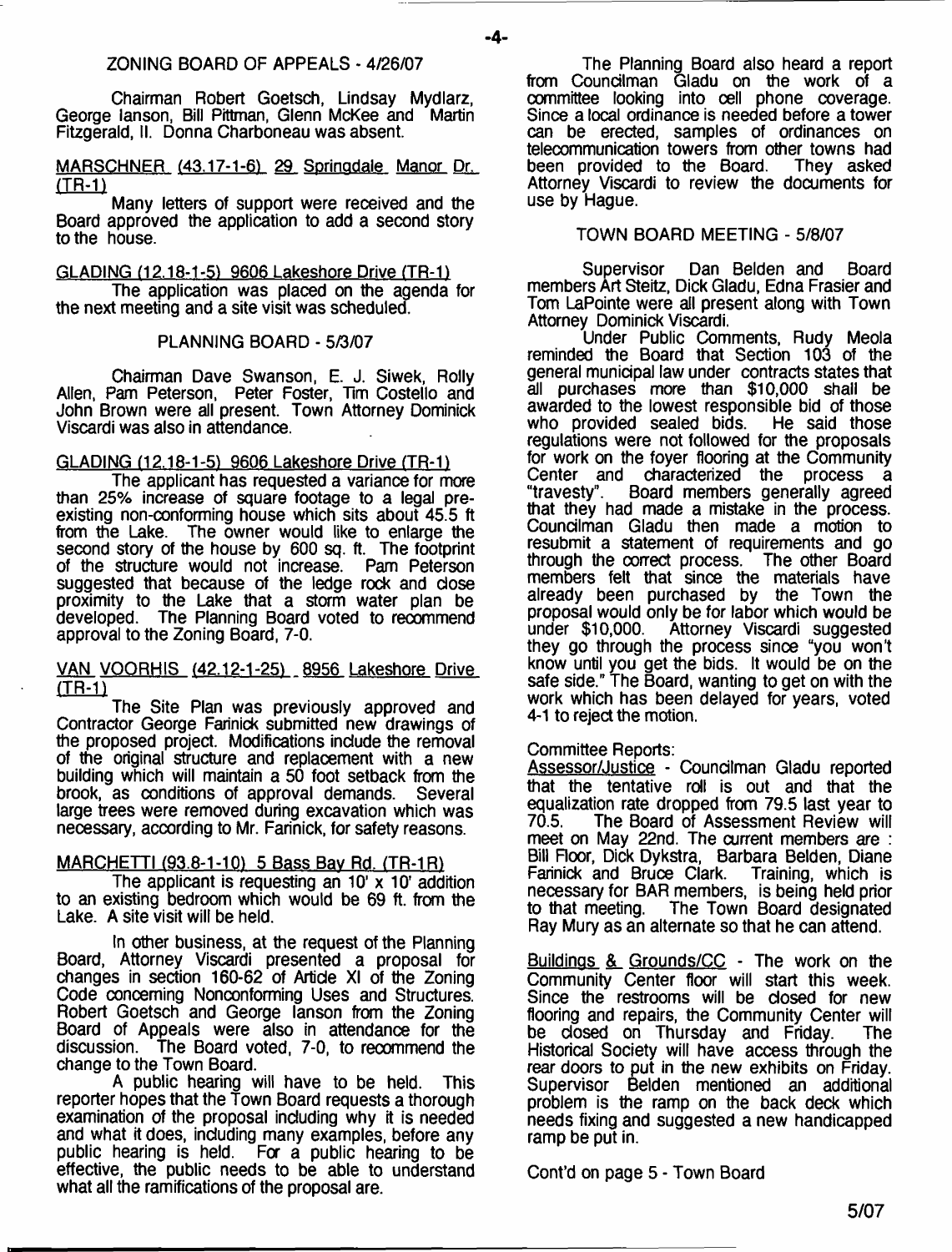CARE/Enhancement Committee - The Enhancement Committee is waiting for the final plans from the planners for the Town Park walkway. Any contractors will be asked to wait until after Memorial Day so that there will be no disruption for the activities at the Park on May 26th.

Finance & Insurance - Board member Frasier reported that there is \$170,000 in the general fund, \$161,000 in the highway fund and the Town be putting \$150,000 sales tax revenue into a CD.

Highway - Councilman Gladu reported that the highway budget is doing well. Plans are to roll over \$32,000 of the CHIPS money (highway funds from the state) to give the town enough money to do paving on Summit and the landfill road.

In a discussion on the inspection of the town<br>roads and culverts, Councilman Steitz alerted Councilman Steitz alerted Highway Superintendent Don Smith of the damage to the downtown sidewalks from the plows. Cathy Clark asked if the culverts near the Laundree and Rust properties on Rt 9N will be checked and cleaned. She said that they back up causing flooding and that zebra mussels have been found there. Cathy zebra mussels have been found there. wondered why the machines that are owned by the LGA aren't being used to dean up the culverts. Superintendent Smith says they need to have someone trained on it and felt the LGA or someone else should have that job. Coundlman Gladu asked Cathy and Don to meet and work out a plan. Supervisor Belden said, "If we dean them we can bill the state."

Museum & Historian - Council member Frasier reported that the renovations in the museum are almost complete. The Museum will be opening on May 20, 2007 and the renovated room will be called the Clifton F. West Memorial Room in the Hague Historical Museum. Later in the meeting Rudy Meola voiced his objection over the name of the museum. He felt that the name Clifton F. West Historical Museum which was designated in 1998 should remain. The issue was referred to the committee (Frasier and LaPointe).

Personnel - Coundlman Gladu reported that he had "factored in all the comments" and is ready to print out a copy of the revised Personnel Policy for the Board to review.

Planning & Zoning - A recommendation from the Planning and Zoning Boards for a change in Artide IX will be made to the Town Board but approvals by the APA and Warren County are necessary first. Then APA and Warren County are necessary first. there will be a public hearing and the Board will vote on it.

A successful training session for 43 people from around the area was held at the Community Center. A January 2006 state law requires mandatory training for Zoning and Planning Board members and this session was one of the ways to fill the requirement. Supervisor Belden thanked ZEO Cathy Clark for the good job she had done in setting up this meeting.

Recreation/Promotion & Youth - Rudy Meola said there will be a meeting next week of this committee and mentioned the Youth Court which seems to be successful but which we don't participate in because we are "so far out of the loop."

Sewer District #1 & #2 - After Town Attorney Viscardi stated that the resolution needed to be read into the Public Record, Town Clerk Debbie Manning stoically read all six pages of Resolution #45 to hold a public hearing on May 29th at 6:30 pm with regard to the establishment of Sewer<br>District #2. The hearing is necessary because The hearing is necessary because NYS Audit and Control questioned the figures which are different from the original plans. The original plans called for capital costs for each property (or EDU) to be \$256 per year, but the new figures have the cost at \$395 per year. If there are no calls for a permissive referendum in the 30 day period from the public hearing, they will be able to continue with the sewer plans.

Town Park/Beautification - The applications of Susan Adair, Evelyn Gravelle and Joe McCranels were accepted as attendants at the Town Visitor Center. Currently there is no attendant but Councilman Steitz remarked that a few honest people have left money for the use of the boat launch. During the summer there will be an attendant for 6 hrs per day, 7 days a week and they work out a schedule of coverage. The boat launch will be closed from noon until 4 pm on May 26th for the Memorial Day festivities.

Councilman Steitz reported that the bathrooms have been opened. submit a job description for a new summer position. A person is needed who can dean the bathrooms, keep the parking lot dean, pull weeds, water the flowers, paint and be a general handyman for \$10 per hour. The funds are handyman for \$10 per hour. covered under a general budget line.

In other business, the Board

1. Established the dates of June 6 and 7 for the 2007 Free Dump Day. No yard waste and no household garbage may be deposited. There will be a pick-up for Seniors.

2. Heard an update on the 9N walkway plans from Jim O'Toole, Chairman of the Walkway Committee. He presented a proposal to look at the feasibility of a bike path and walkway from the Town Center to Silver Bay. The committee has been advised there may be grant money available from the Federal Highway Administration as well as the state. Jim requested the Town do an RFP (Request For Proposal) to get an engineering company to help with the application process which the Board approved.

Cont'd on page 6 - Town Board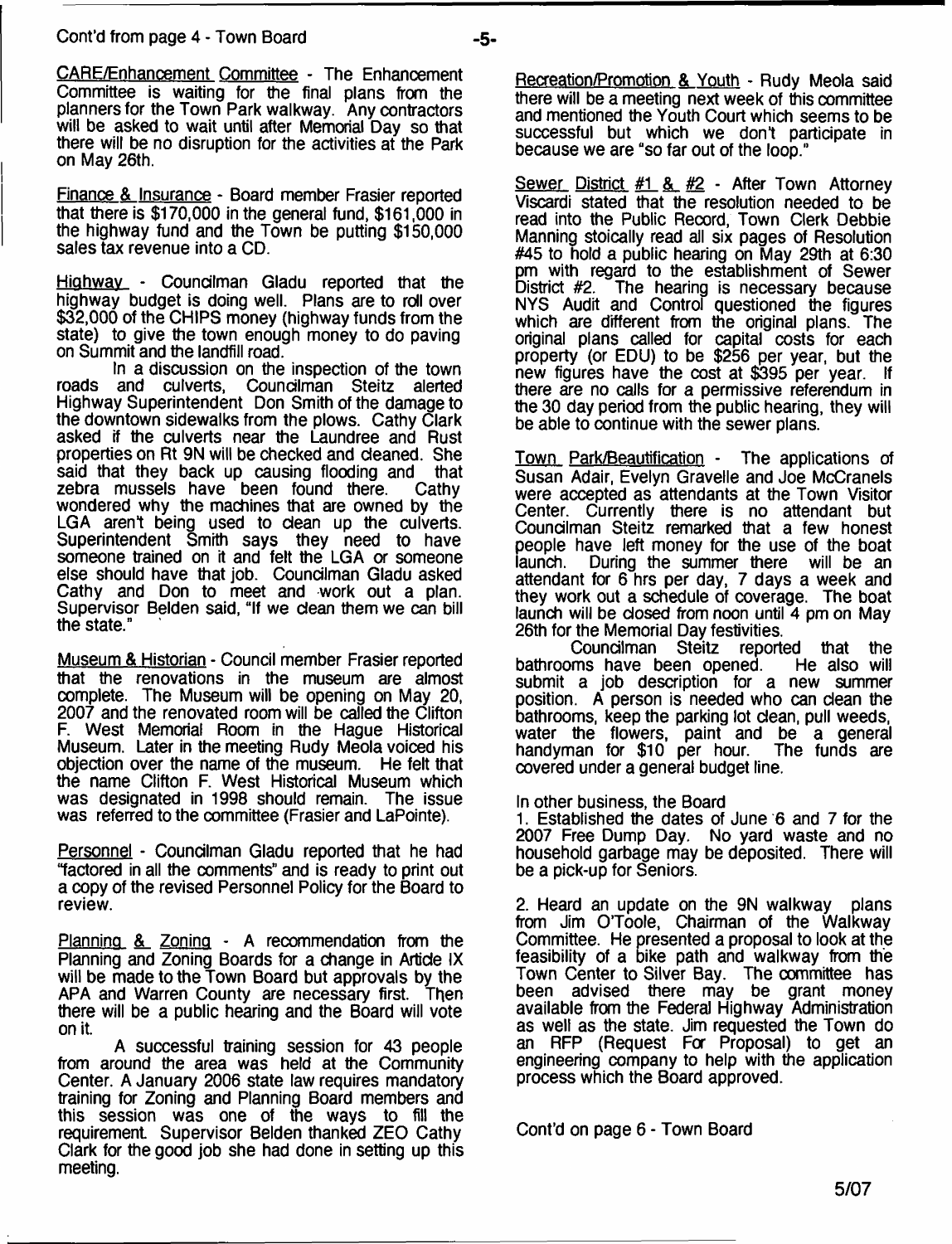3. Approved a request by the Bicentennial Committee for \$500 for a time capsule which will be opened in 50 years. Remarks were made concerning the emphasis of the Bicentennial. It was suggested that more emphasis should be on the history of the Town and the families who have been here for along period of time.

4. Accepted the lowest bid (\$1400) on a proposal for flower bed maintenance by Peter Foster.

5. Heard a report from Marty Fitzgerald on a proposal for use of the Sand Pit at Sabbath Day Point. Then approved \$1500 toward the necessary engineers preliminary site plan and to ask Warren County to help with the application process for grant money.

Councilman Gladu reported for general information that the final budget for the Ticonderoga School Budget shows a 2.83 percent increase in the tax levy.

Supervisor Belden reported on a meeting he attended at Silver Bay which seeks to get more people involved in the programs that the YMCA of the Adirondacks has to offer.

# NATURE TALKS SCHEDULED

The Lake George Association (LGA) and Lake George Land Conservancy (LGLC) have a number of interesting programs during the next month. All programs start at 7 pm, are free and open to the public and light refreshments will be served.

On May 31st, a talk on "Adirondack Wildflowers" by Maryde and Larry King will be held at LGA headquarters.

On June 14th, Al Hicks will give a talk on "Bats in your Backyard" at the LGA.

And on June 28th a talk on "Lake George Fish: Natural History and Ecology" will be given by Emily Zollweg at the LGLC.

# WITH THE LGA AND LGLC

The 122nd Annual Meeting of the LGA will be held at 9 am on June 16th at the Lake George Club

The LGLC is holding an engraved brick fundraiser for their Preservation Patio in the new Macionis Family Center in Bolton Landing. Any person, family, business or other group may donate to the fund and have an engraved brick put into the new patio. The deadline for this campaign has been extended to May 25th. For an order form or additional information contact the LGLC at 644-9673 or visit [<www.lglc.org](http://www.lglc.org)>.

# NEWS OF YOUR CONGRESSWOMAN

Congresswoman Kirsten Gillibrand voted to reauthorize the Head Start program, the highly successful early childhood education program for lowinoome children. Children who attend Head Start are more likely to enter Kindergarten with the necessary, age-appropriate social and educational skills.

Rep. Gillibrand also voted to approve the Student Loan Sunshine Act, bipartisan legislation that ' would dean up the relationships between student lenders and colleges. With evidence mounting of conflicts of interest and other unethical practices in the student loan industry, Rep. Gillibrand said today that this bill was urgently needed to better protect students and families, who are working hard to pay for college from abuses, within the student aid system.

Gillibrand voted in favor of the Department of Homeland Security Authorization Act for Fiscal Year 2008 (H.R. 1684), which authorizes \$39.8 billion dollars for homeland security funding. This amount of funding is \$2.1 billion more than the President requested in his budget. The Congresswoman's office is actively working with local first responders to aide in the grant application process. For more information on how to apply for a DHS grant, local agencies and departments<br>should contact Congresswoman Gillibrand's Congresswoman Washington, D.C. office at 202-225-5614.

Congresswoman Kirsten Gillibrand announced that Adirondack Community College in Warren County will receive federal funding from the Department of Education's Upward Bound Program. Upward Bound is a program that mentors students from high school through the completion of college.

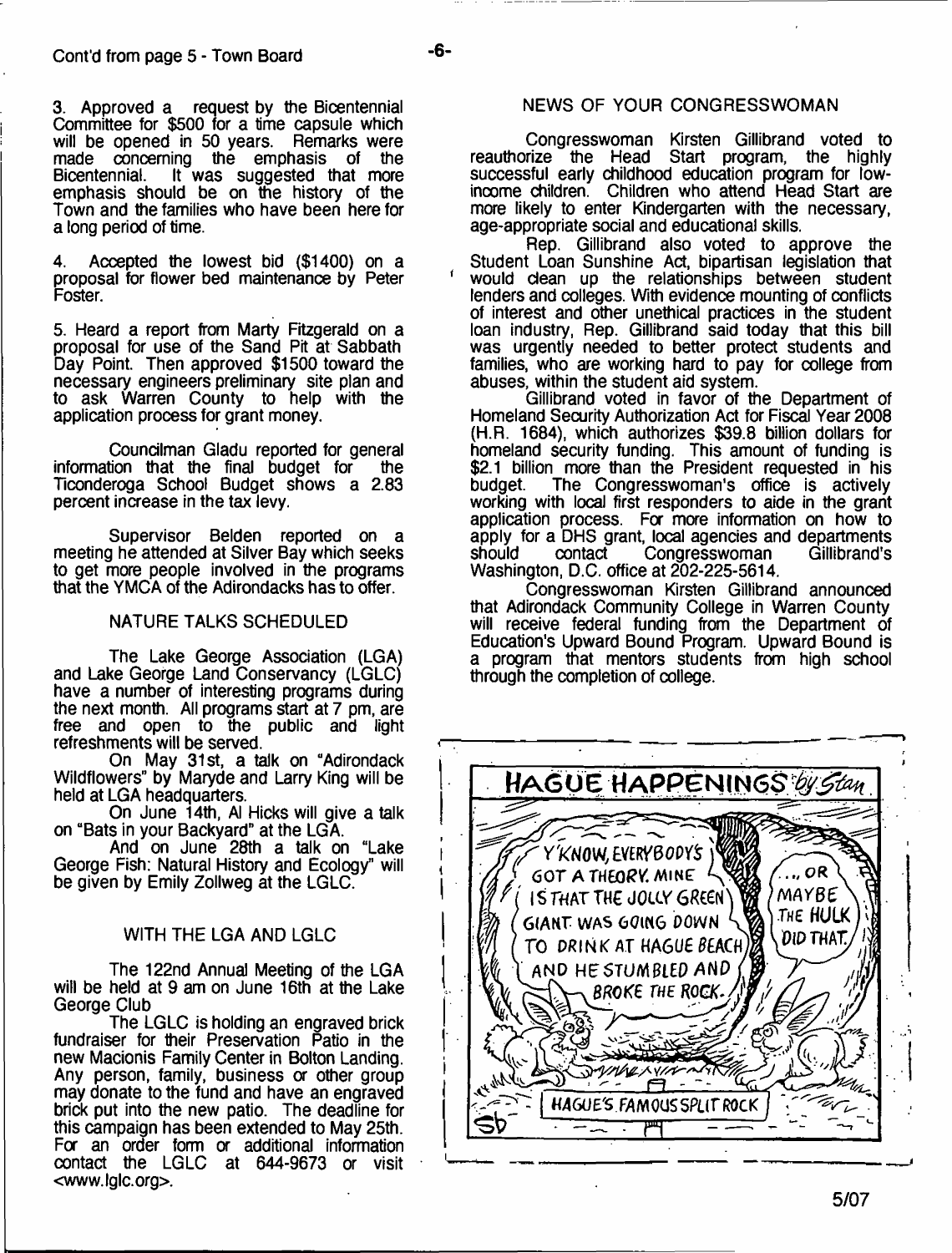# *~ S O U b ) V I M G S ~*

 $-7-$ 

BORN: Kayla Rose Navitsky on April 23, 2007. Chris (our Waterkeeper) and Beth Barton Navitsky are the proud parents. She is the grandchild of Kay Barton and the late Charles R. Barton, Jr. of Barton Mines and Silver Bay. Her paternal grandparents are Clem and Mary Navitsky of Maybrook, NY and currently living in Anchorage, Alaska.

# HAGUE STUDENTS EXCEL

An amazing 88% of the Hague students attending the Ticonderoga Middle School are on the third marking period Honor Roll. Every single Hague student in the sixth grade made the list. Grade 6

First Honors: Olivia Bissell, Grace Ginn,

Bryana Goetsch, Chelsea Kearns, Karney Manning

Second Honors: Kenneth Deragon, Shane Swinton Grade 7

First Honors: Abigail Gurney, Corey King, William Lawrie, Harley Trudeau

Second Honors: Edward Kearns Grade 8

Second Honors: Jennell Coffin, Autumn Winney On the Sentinel Merit Society for the third marking period are sixth graders Olivia Bissell, Grace Ginn, Bryana Goetsch, Chelsea Kearns, Karney Manning and Shane Swinton.

Seventh grade Sentinel Merit Society members are Abigail Gurney, Edward Kearns and Harley Trudeau.

# HAGUE HONORS AT THS

For the third marking period at Ticonderoga High School, the following Hague students have made the Honor Roll.

Grade 9

First Honors: Kaley Manning

Grade 10

First Honors: Jared Best, Brendan Carberry, Molly Ginn

Grade 11

Second Honors: Samantha Abare Grade 12

First Honors: Janine Best, John Breitenbach, Christopher McTyier, Akashia Swinton, Kacheena Trudeau

Second Honors: Stephanie Nast, Jason Siwek

# LOCAL GYMNASTS COMPETE

The YMCA Northeast Regional Gymnastics Championships were held recently in the Civic Center in Glens Falls. Two of the competitors were Kaiya and Autumn Tamlyn, daughters of Bruce and Sarah Tamlyn of Silver Bay.

Kaiya, age 12, was the all-around first in her division with a 2nd in vault, 5th in bars and 1st in floor. Autumn, age 9, competed in Level 4 and was 7th overall with an 11th in vault, 3rd in beam & 3rd in floor.

Calling all Hague Youth --- 6 to 17 years old. What do you think belongs in the Hague Bicentennial Time Capsule? What do you think is most important about Hague, New York, the US, and the world that you would want future citizens of Hague to know about the time in which you lived?

Just imagine what the world was like 50 years ago in 1957. Personal computers weren't even a twinkle in Bill Gates eye! IPO -- 50 years ago they may have thought to plant it and see if it was a fruit or vegetable. Space travel... a man on the moon.... cell phones... instant communication.... all new. What will Hague and the world be like in 50 years? Is the news of the day more important or technology? What do you think?

Please be a part of helping to decide what will go into the Hague Time Capsule to be opened in August 2057! Call Debbie Manning at Town Hall  $(543-6161)$  and sign up.

# WEATHER NOTES

# *fry J o ftn n e (D eTranco*

#### April 16-May 13, 2007:

The last two weeks of April were typical spring-like weather with warm sunny days in the 60's and low 70's. Night time lows dipped down to freezing. It was wonderful to watch the late April snowfalls melt away and the grass turn green. The ice was out of Lake George by April 18th in the north basin. In the south basin it lingered until April 22-ish. We had a few showers on April 29-30.

Trees started to bud out on May 1. The first five days of May were cool again with high temperatures of 55-60. May 9-11 temperatures May 9-11 temperatures were up in the 80's. The high on May 10 was 89. Severe thunderstorms ushered in a cold front and cooler temperatures for Mother's Day weekend. Sunday, May 13, there were frost warnings but here in Hague temperatures did not get quite that low.

The bugs are starting to hatch out. The mountains are turning that fresh shade of green as the leaves come out. The grass is growing and most people are on their second cut of the season. It is safe for the snowbirds to return to Hague, winter is over and the weather is improving.

# SEMBRICH OPERA MUSEUM

The Marcella Sembrich Opera Museum, 4800 Lake Shore Drive, will be opening for the season on Friday, June 15th at 10 am.and is open daily through September 15. Hours are 10 am to 12:30 pm and from 2 to 5:30 pm. Admission is by donation.

information see [<www.operamuseum.org>](http://www.operamuseum.org) or call 644-9839.

# LARAC ARTS AND CRAFTS FESTIVAL

LARAC, in Glens Falls, will hold its annual festival on June 9th and 10th.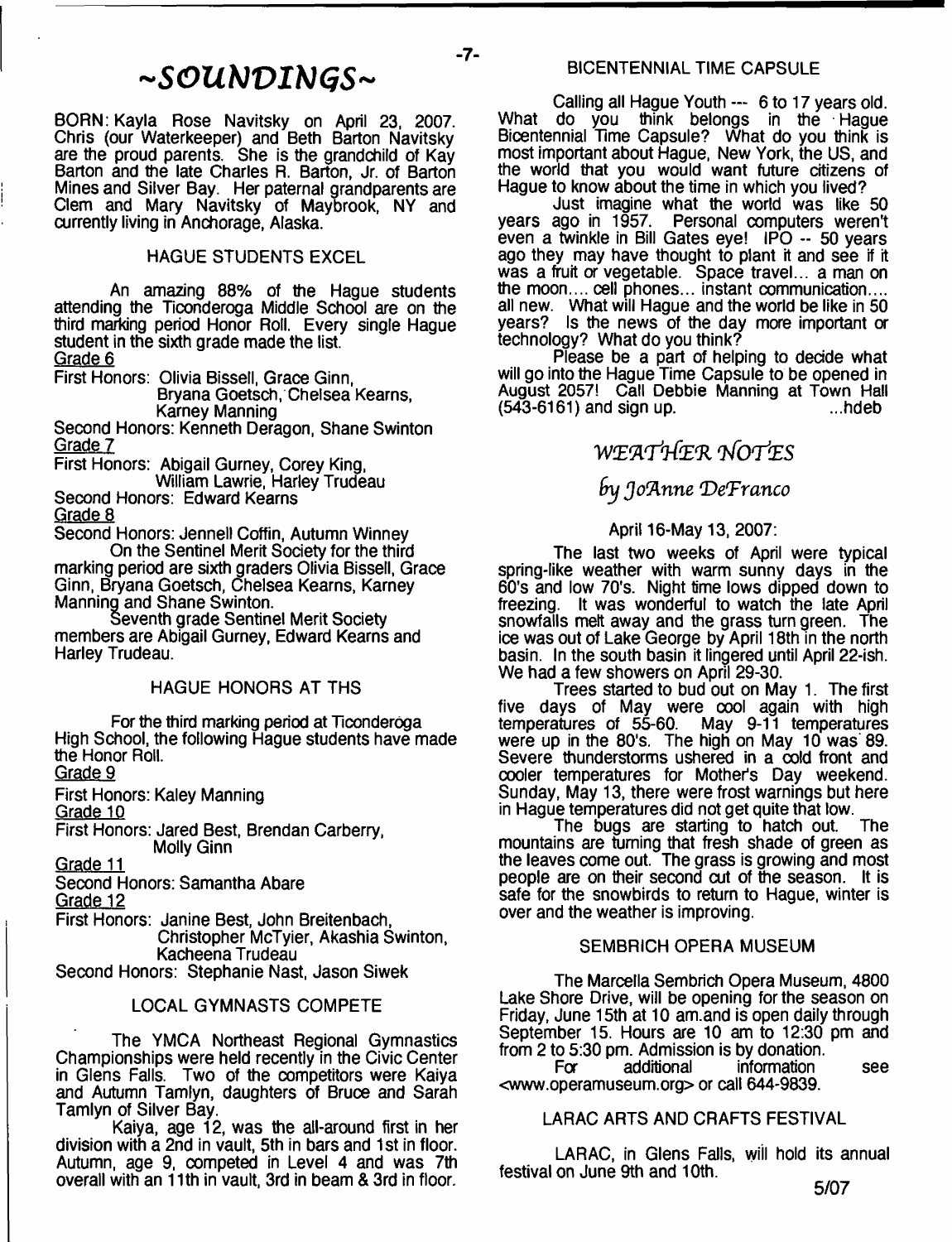#### ADIRONDACK HARVEST

A press release has given us information on Adirondack Harvest, the "buy local" initiative and agricultural advocacy organization of the Adirondacks. They will sponsor greenhouse tours during the week of May 21st through May 25th in six northern New York Counties including Essex and Warren whose listings are below. Local greenhouse operators will open their doors to the public for a few hours and give informative tours.

For more information or to find the complete schedule see <[www.adirondackharvest.com](http://www.adirondackharvest.com)>.

Monday May 21 - Friday May 25th: Schroon Falls Farm (Essex County). 9:00am to 6:00pm daily. 2002 St. Rte. 9, Schroon Lake. Schroon Falls Farm's mission is to bring the widest variety of hardy and interesting plants to the gardeners of the Adirondacks, in a beautiful garden setting. They constantly trial new plants in their gardens and seek feedback from other gardeners as to how our plants fare in their gardens. Their staff is a group of gardeners, with all levels of experience, who love plants and happily share their knowledge with fellow gardeners. From the south it's 2 miles north of exit 28 at the northernmost intersection of Rte. 9 and Miller Rd. Call David or Ginni Campbell at 532-9492 for more info.

Monday May 21: Lazy River Farms (Warren County). 10:00am to 12:00pm. 3620 St. Rte. 9, Lake George. Lazy River has been in business for 8 years and grows within 30,000 square feet of greenhouse space. They specialize in seasonal annuals, hanging baskets, shrubs, trees and nursery stock. Additionally, they have over 12,000 perennials. All plants are grown by them in their greenhouses. Call Jason Younes at 623-5726 for more info.

Tuesday Mav 22nd: Mead's Nursery (Warren County). 10:00am sharp for tour. 365 Ridge Rd., Queensbury. Mead's is a landscape nursery, a garden center and has a shrub yard for tree display. They operate 7 greenhouses on 9 acres and their store carries garden supplies. Landscape crews are available as well. Their main crops are annual flowers and vegetables, hanging baskets, and perennials. Parking space is limited. Call Madeline Mead at 792-6533 for more info.

Carriage House Garden Center (Essex County). 10:00am to 12:00pm. 4002 NYS Rte. 22, Willsboro. Carriage House is a family run business with many greenhouses. They raise bedding plants, perennials, herbs, nursery stock, sell composted manure, offer landscape design, installation and maintenance and hydro-seeding. They also sell fresh vegetables, berries, Christmas trees and wreaths in season. Call Christine or Mike at 963-4330 for more information.

Wednesday May 23rd: Rivermede Farm (Essex County). 1:00pm to 3:00pm. 49 Beede Ln., Keene Valley. Rivermede Farm operates a diversified vegetable and small fruit operation using 4 unheated high tunnels, 6 heated greenhouses, and a variety of other means for season extension. This has enabled the farm to grow and sell products all year long with minimal winter heating. The tour will show the bedding plant operation in full swing as well as the early stages of the high tunnel plantings. Go through the village until you pass Rivermede Farm market on your right. The next right is Beede Lane. Go right, across the Ausable river bridge and turn left into Rivermede's long driveway. Call Rob Hastings at 576-4686 for more info.

Thursday May 24th: Drinkwine's Produce (Essex County). 10:00am to 12:00pm. Storefront at NYS Rte. 22 (Streetroad), Greenhouse at 3 Woody Lane, Ticonderoga. Drinkwine's offers farm fresh vegetables, herbs, berries, bedding plants, cut flowers, fall mums and jams. In Ticonderoga, from the Portage left onto Treadway St. and follow to intersection with Woody Lane and turn up the hill. The greenhouse is behind the house at 3 Woody Lane. Call Henry Drinkwine at 585-6346 for more info.

Friday May 25th: Cornell University E. V. Baker Research Farm (Essex County). 10:00 to 12:00. 38 Sayward Lane, Willsboro. The Cornell University E.V. Baker Research Farm is a 352 acre agricultural research facility located along Lake Champlain in Willsboro, NY. This tour will discuss construction and production issues associated with high-tunnels in northern NY. Call Mike Davis at 963-7492 for more info.

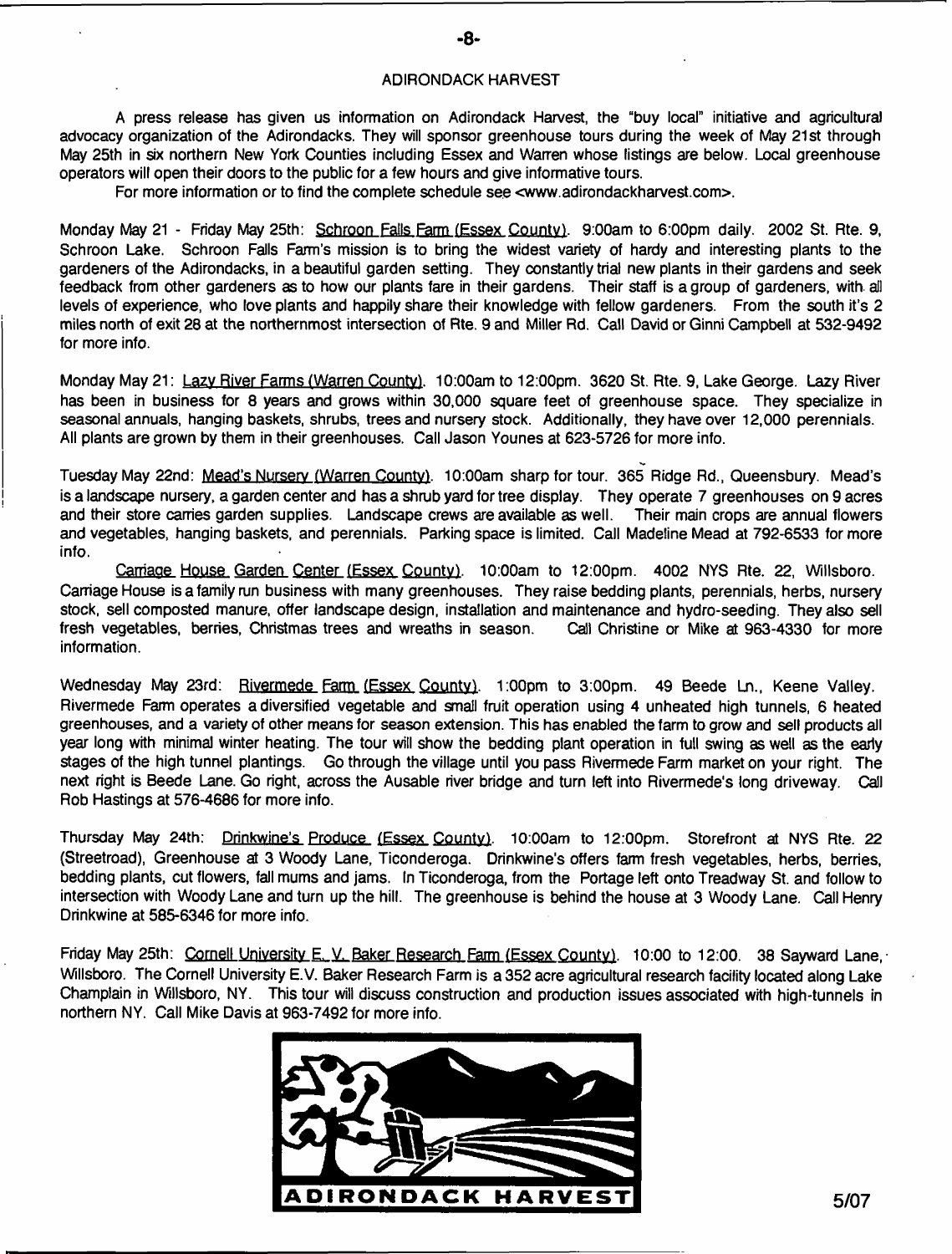# *NATURE NEWS*

# *6 y In fa n cy W o tto n ScarzeCCo*

#### American Bittern

A week or so ago, while driving just north of Ticonderoga, we passed by the marshy area where there is water and cattails on either side of the road. Unfortunately, we also passed a recently killed bird and we pulled over so I could move it out of the center of the road. It was then we discovered that this was a bird we had never seen before  $\sim$  only that it looked to be some kind of heron-like bird.

Back at the house, we looked it up and found that we were right in a sense...it was a heron-like bird, actually in the heron family...an American Bittern. Described as a medium-sized heron with an overall length of 24 to 34 inches, slender body, long neck, beautiful greenish-yellow legs with four toes and long curving daws on each, and a long sharply pointed bill. The coloring of the upper side of the bird is brown and tawny with fine speckles of black. The undersides are heavily streaked with brown and white.

When alarmed, a Bittern will "freeze" with its neck stretched up and its bill pointed skyward; this pattern of vertical stripes camouflaging the bird against a background of marsh grasses and cattails. Sometimes it will gently sway in this position as if to imitate reeds moving in a gentle breeze or it may move so slowly that it escapes

observation while changing positions. Most often the Bittern goes unnoticed, resembling a rail or stake sticking up among the reeds. Thoreau says that the Bittern is the genius of the bog; so adept he is at concealment while hunting for food or guarding the nest.

When foraging, the Bittern relies on camouflage and stealth, waiting motionless for its prey to pass by, then darting forward and seizing the prey in its bill. Stalking the vegetative fringes of the marsh, the bittern finds small fish (catfish, eels, perch), tadpoles, frogs, crayfish, salamanders, snakes, aquatic insects and even dragonflies to round out its diet.

The Bittern's breeding range is from the Mid-United States to Northern Canada where it inhabits freshwater wetlands, marshes and reedy lakes with tall marsh vegetation like cattails, grasses and sedges. Beaver-created wetlands are its preference. It winters in similar areas and in brackish coastal marshes, migrating as far south as the West Indies and Central America This one seemed to be crossing the road between the two marshy areas, maybe seeking out a nesting site here among the cattails.

Unlike most herons, female Bitterns do most or all of the work in nest building, incubating eggs and feeding the young. The nest site (built by the female alone) is a platform of grasses, reeds and cattails lined with fine grasses. The 3-5 pale brown-olive-buff eggs are laid in the morning, one per day, and then incubated by the female for 24-28 days. Once

For information on Nancy Scarzello's new book, "Nature Through the **Seasons", a compilation of artides written for** *The Hague Chronicle* **from ) ,2003-2007 with photos and artwork, email < [forestbay@wcvt.com](mailto:forestbay@wcvt.com)> J</**

hatched, she feeds the chicks with regurgitated partially digested food for the one to two weeks they stay in the nest and continues to feed them for up to 4 weeks after leaving it. It is unknown when they take their first flight. but experts guess that it is around 7-8 weeks of age.

But the most unusual characteristic about the Bittern is its voice. The resounding, eerie calls it uses to communicate have been described as



sounding like the sucking of an old-fashioned wooden pump when someone tries to raise the water, accompanied by a hiccough-like swallowing of air. The sound has a peculiar acoustic property to it making it difficult to gauge the distance and location of its source, and the farther away the bird is, the more it sounds like a stake being driven into the ground. This sound lends itself to a variety of other well-known names for the bird: Stake Driver, Thunder Pumper or Mire Drum.

Vulnerable because of its reliance on large marshes, the American Bittern population has been undergoing a substantial decline in recent years due to the loss and degradation of its habitat. In 1982 and 1987, the U.S. Fish and Wildlife Service listed the species as a Nongame Species of Management Concern because of changes in wetland isolation and eroding habitat quality. Additionally, and of direct concern to us here in the Adirondacks, add rain has been shown to be a significant factor in this decline. The damaging effects on wetland habitat and the reduction of food supplies from acid rain are evident.

The American Bittern remains relatively unstudied due to its secretive nature, mastery of concealment and inaccessible habitats. We feel both blessed to have had the opportunity to learn about this bird up-dose and saddened that human impact had directly caused this one's demise.

5/07